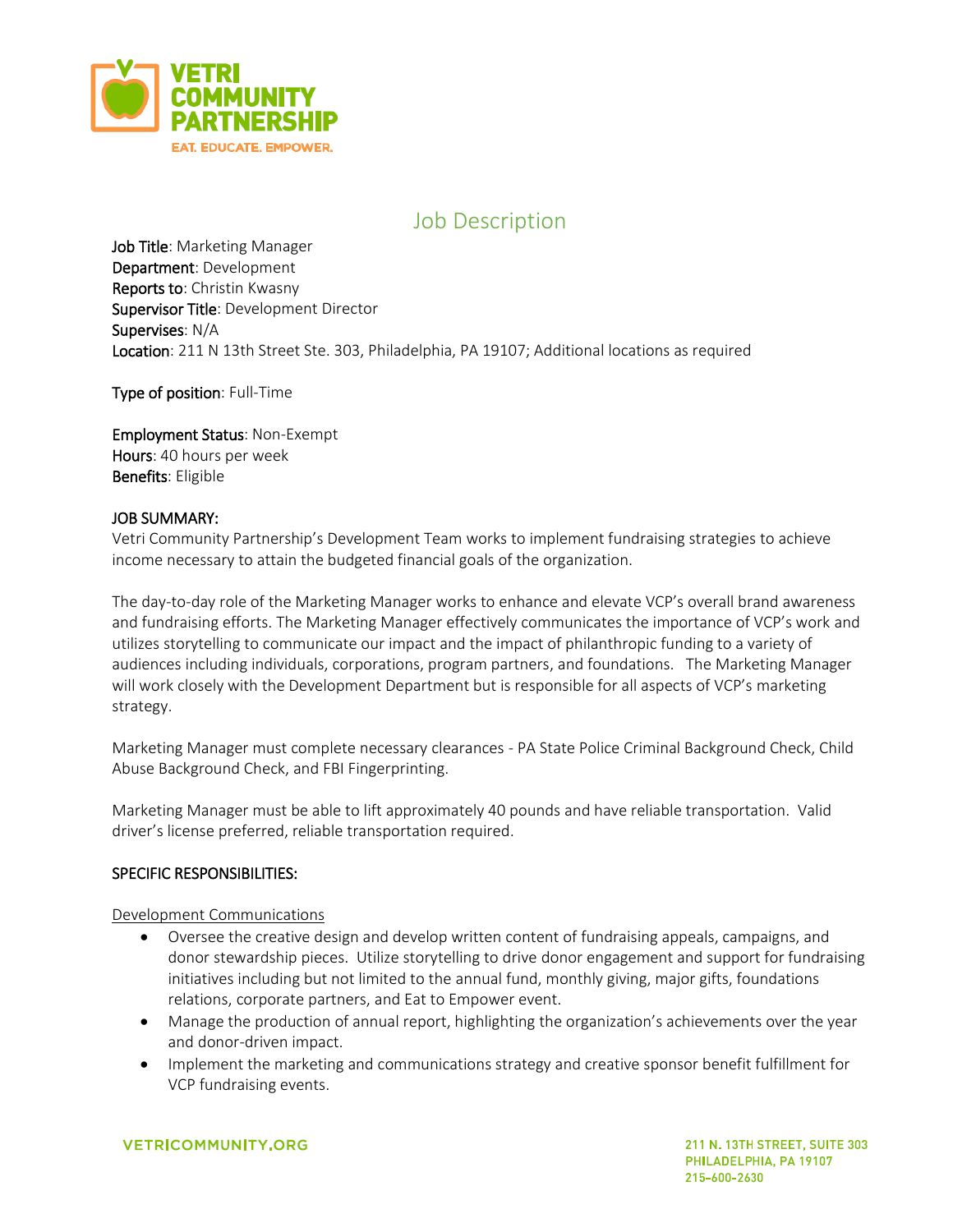

- Manage creative design and written content for VCP's website and online fundraising platforms through regular site maintenance and updates.
- Collaborate with Program Coordinator to design and draft donor and partner e-newsletters, including The Weekly Dish.
- Manage and develop content for VCP's Social Media Channels to drive community engagement and grow the donor base. Collaborate with Mobile Teaching Kitchen Manager to develop calendar of impact and resource driven content.
- Maintain the development communications/outreach calendar to ensure timeliness of scheduled appeals and stewardship activities.
- Track and evaluate metrics in all measurable areas of donor engagement to drive continuous improvements in VCP's Development communications via social media, donations, appeals, website traffic, newsletters, etc.
- Keep all third-party profiles up-to-date, including but not limited to Guide Star, Charity Navigator, and Network for Good.
- Special projects, as needed.

#### Organizational Marketing

- Implements creative communications strategies to raise overall brand and mission awareness objectives.
- Works with the Program Coordinator to develop creative design templates and imagery to highlight VCP brand and support programmatic initiatives such layout and design of recipe cards and curriculum guides.
- Responsible for content development, production timelines, writing, editing, and graphic design direction for VCP collateral.
- Maintains VCP brand identity standards and proper use of logos. Maintains digital assets, including photos, videos, logos and signatures.
- Regularly visits programs and meets with programs teams to capture interesting stories and highlights from participants to be used in communications.
- Maintains relationships with vendors and freelance contractors, including designers, web developers, videographers, printers, and mail houses. Monitors and ensures consistent high quality if all VCP materials.

#### Public Relations

- Monitor VCP news coverage as well as trends and news in healthcare and healthcare philanthropy.
- Works to optimize VCP brand and objectives in marketing materials and in the media. Identify opportunities for VCP staff and stakeholders to show case expertise in the food, nutrition, education and school lunch arena; coordinate interviews with various constituents across VCP for news stories and featured content.
- Draft communications of behalf of CEO, Founders, and leadership, as needed.